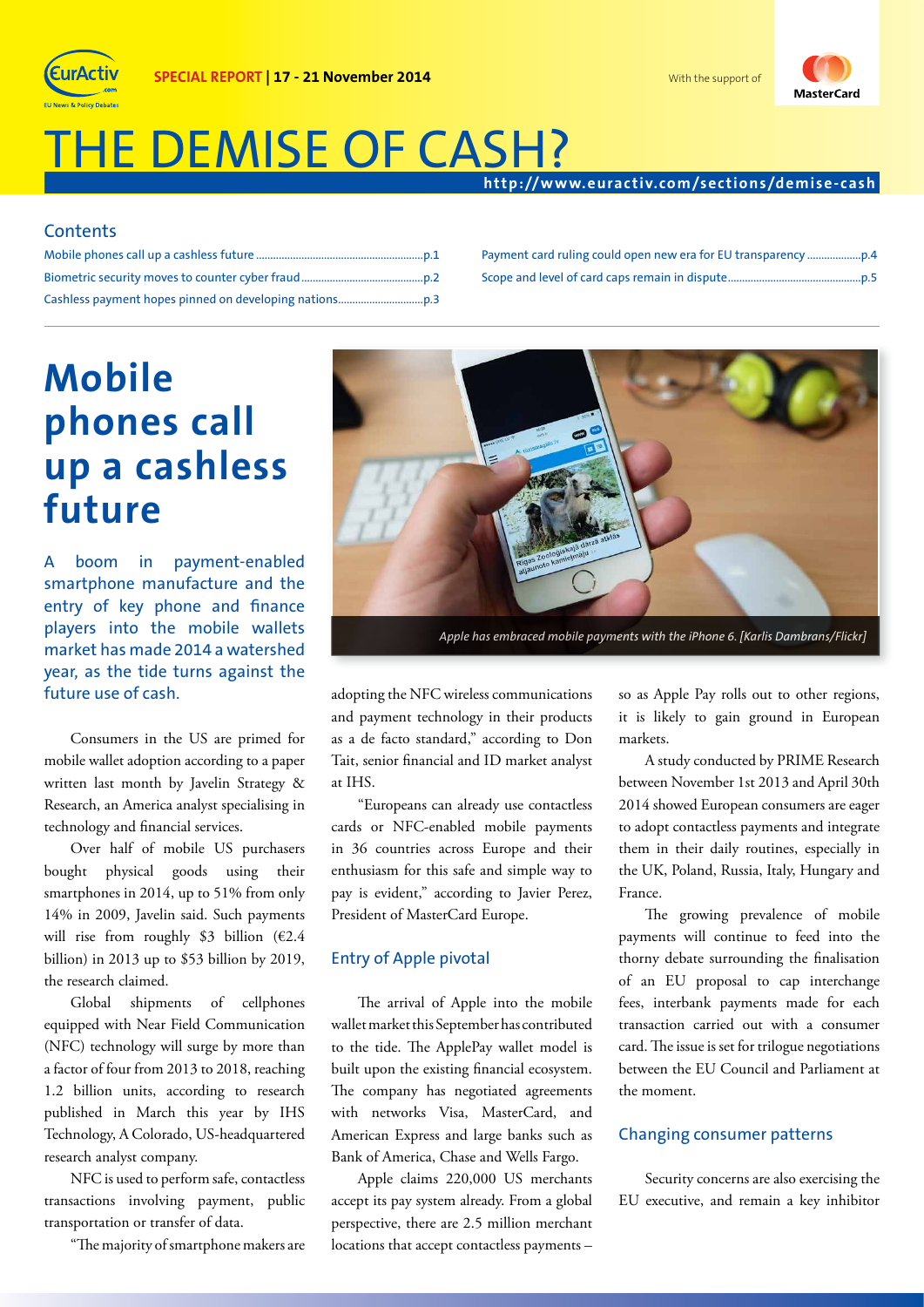of mobile payment adoption, with 4 in 10 non-mobile purchasers avoiding the behaviour due to concerns about the safety of mobile payments.

"Using your mobile device to pay and interact with a merchant in the physical world is a logical next step, but changing consumer behaviour takes time," according to Jeff Miles, the vice-president of mobile transactions with NXP, a large US-based electronic solutions company.

If security concerns remain an issue, security is also at the heart of the arguments favouring the uptake of mobile payments. Apple has deployed biometric security within its payments model, giving users individual security.

Meanwhile this spring witnessed the trial of innovative Swedish hand scanning in Lund as an alternative payment method. More than 1,000 Swedish shoppers have signed up to make payments with a simple swipe of their hand, using new technology that "read" the patterns of their veins.

The vein-scanning terminals have been installed in shops and restaurants after an engineering student at the local university came up with the technology two years ago while waiting in line to pay. Such developments demonstrate that biometric technology is making headway with foolproof security solutions.

Another factor spurring growth in the market for on-line, contactless payments, is their ability to interact with the wider internet and social media.

A key differentiator of the Apple Pay model versus other offerings that have been in the market is inclusion of in-app payments. Apps on smart devices are enabling more streamlined customer services and retailers are looking to turn these merchant apps into something that will generate both loyalty and secure transactions.

Moreover this year has seen another shift, with financial institutions joining the ranks of mobile payments providers.

Having traditionally sat on the sidelines, leaving the running to internet companies such as Apple, Google, and PayPal, big banks are beginning to dip their toes in the water.

US player Citi this year became the first global bank to introduce its own branded digital wallet in the US.

Meanwhile in Europe, Deutsche Telekom in May 2014 launched MyWallet, a mobile payment app for smartphones in Germany.

These moves ae likely to be replicated by other large financial houses, as the use of cash begins its inexorable demise.

## **Biometric security moves to counter cyber fraud**

If consumers put safety and security of their payments as a key priority when shopping, it is with good reason.

A huge data breach at US retailer Home Depot set off a series of fraudulent transactions through financial institutions in September this year, leading to the draining of several customer bank accounts.

Criminals used stolen card information to buy prepaid cards, electronics and even food.

Home Depot has admitted that 56 million cards may have been exposed in a five-month attack on its payment terminals, leading to alerts to thousands of financial institutions, telling them to be on the



lookout for fraudulent transactions.

Nor was this a first in the US, where fraud losses from existing bank accounts and credit-card accounts rose 45% last year to \$16 billion, according to Javelin Strategy & Research, a consulting firm.

### New milestones in biomoetric security

These developments show why the payment community has been taking measures to move evolve from the era of memorised passwords to personalised biometric security.

The launch of Apple Pay in September marked a major milestone, with the US tech giant offering to identify users not with passwords or PIN numbers, but thumbprints.

"They were successful in focusing on the benefits of security and privacy for the consumer. Too often, the security focus has been on how security protects the businesses

**Continued on Page 3**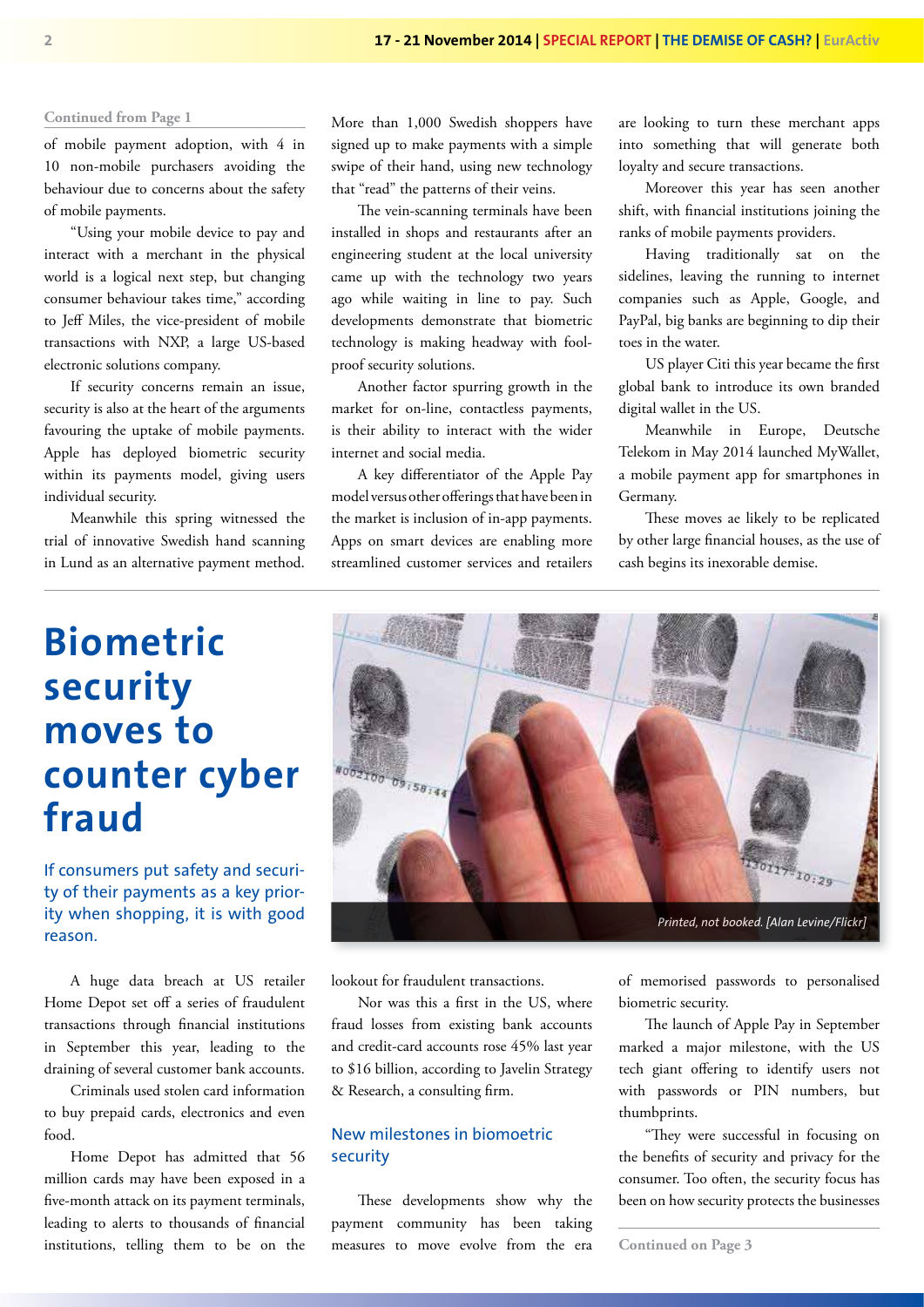behind the service," according to Jeff Miles vice-president of mobile transactions with NXP, a US software firm.

Fingerprints are also the basis of the partnership announcement last month between MasterCard and Zwipe to launch the world's first contactless payment card featuring an integrated biometric sensor. Activation by a fingerprint scan enables cardholders to make payment.

Nor are fingerprints the only biometric yardstick under development. This spring witnessed the trial of innovative Swedish hand scanning in Lund as an alternative payment method. While vein scanning technology existed previously, it has not been used as a form of payment before.

"Every individual's vein pattern is completely unique, so there really is no way of committing fraud with this system," said

## **Cashless payment hopes pinned on developing nations**



Business and civil interests representing the mobile payments markets are developing global principles, standards and codes of conduct for digital finance, as cashless payments move to the fore in the developing world, following a meeting this summer in Perth, Australia.

researcher Fredrik Leifland. "You always need your hand scanned for a payment to go through."

The plan is to patent the system and expand it around the globe.

#### In Europe, focus on e-payments fraud

Europe's fairly comprehensive adoption of Chip-and-PIN has slashed fraud where cards are used, but fraud continues unabated with online payments not involving cards, particularly affecting online transactions used in e-commerce.

European retailers need to pay as much attention as their US counterparts to securing electronic payments, the Payment Card Industry Security Standards Council (PCI SSC), said in a stark warning over cyber attack issued late last month.

The fifth annual Responsible Finance Forum Better – backed by the United Nations Capital Development Fund (UNCDF) and the World Bank Group – convened over 100 industry, government and private sector leaders to discuss how to deliver digital financial services fairly and safely.

Focusing exclusively on the use of technology to provide financial services and products for the poor and in the developing world, the Forum concluded that global principles, standards and codes of conduct for responsible digital finance are needed.

The quest for global standards testifies to the growing take up of digital payments systems across the developing world.

Over 2.5 billion adults worldwide lack access to formal financial services and digital finance is widely recognised for its potential to expand financial inclusion and improve the livelihoods of the poor.

### World without cash for cashstrapped world

Integrating digital payments into the economies of emerging and developing nations addresses crucial issues of broad

This was one of the key messages at the recent annual meeting of the European PCI SSC in Berlin, Germany, which administers the industry's data security standard.

"Cyber criminals only need to steal a few key pieces of information to enable them to carry out this kind of fraud, and they are proving to be successful at it in Europe," Jeremy King, European director of the PCI SSC told the Council's annual gathering in Berlin on 23 October.

"Lack of understanding about the importance of strong passwords on all transactions systems, point of sale devices, routers and firewalls is still a big problem in Europe," he added.

"We see a lot of challenges as well as opportunities associated with mobile commerce, which will be another hot topic for the council in the coming year," said King.

economic growth and individual financial empowerment, according to research issued by the World Bank this year.

The research found growing evidence from around the world that digital payments offer immediate benefits for both senders and receivers in developing economies.

"The benefits of digital payments go well beyond the convenience many people in developed economies associate with the technology," according to Dr Leora Klapper, the lead economist at the World Bank Development Research Group.

"Digital financial services lower the cost and increase the security of sending, paying and receiving money. The resulting increase in financial inclusion is also vital to women's empowerment," Klapper added.

Examples in Latin America and Africa are on the increase. The Mexican government is saving an estimated €10 billion each year following a shift to electronic distribution of many government payrolls, pensions and social benefits, according to a study released last December by The Better Than Cash Alliance.

Nigerian President Goodluck Jonathan

**Continued on Page 4**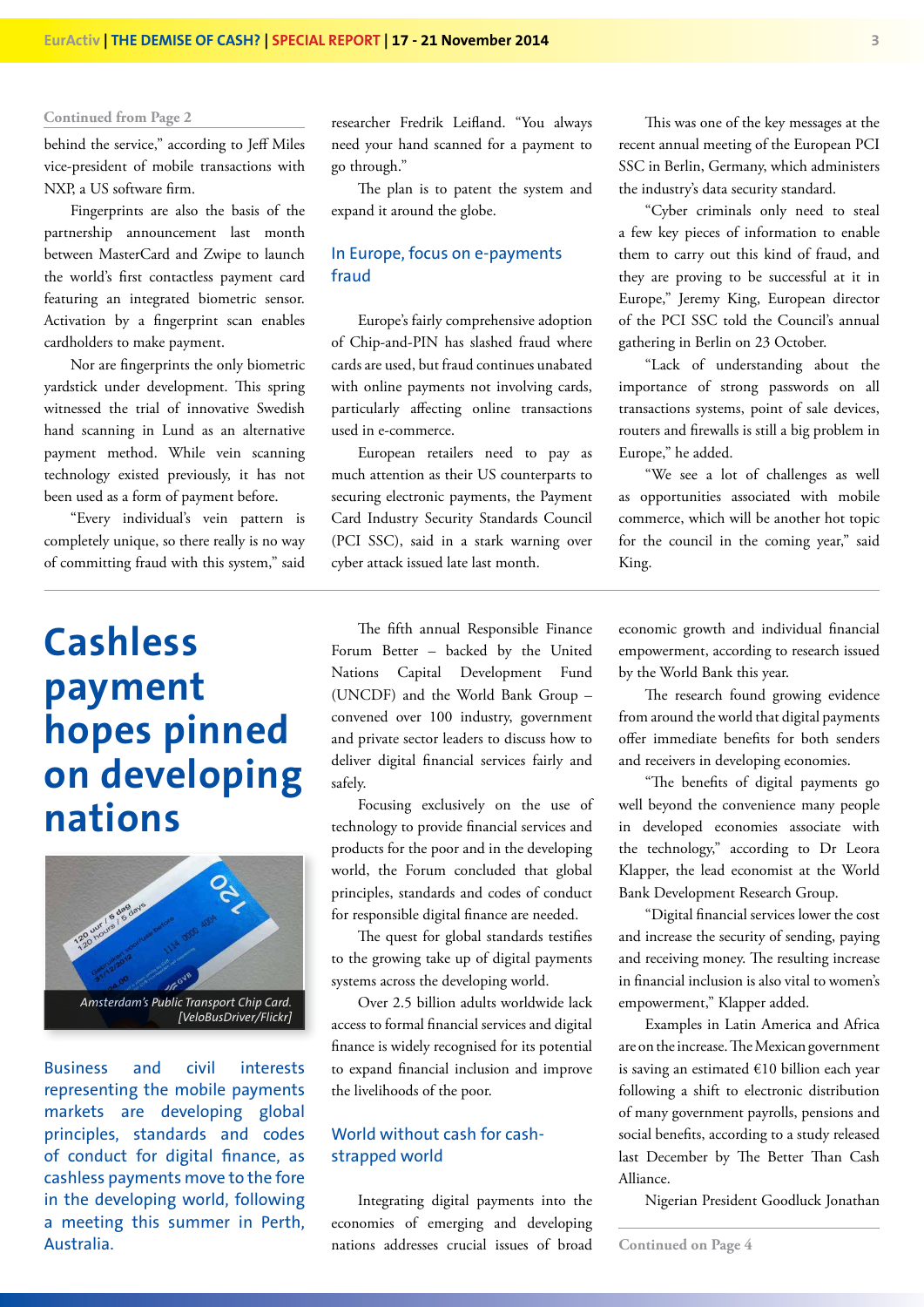participated in the official launch of a new government card pilot program called 'eID' in August this year. In the pilot phase, a state agency is issuing identity cards with electronic payments functionality to 13 million Nigerians.

### West adopts mobile payments for transport, social security

The initiative represents the largest rollout of a biometric-based payment card in the country, and the broadest financial inclusion programme in Africa.

"The card builds a window to a social security benefit system and therefore it is a card every Nigerian should get," President Jonathan said.

Using the card as a payment tool, Nigerians can deposit funds and receive social benefits with the added security of biometric verification.

If mobile and contactless payments offer the developing world a chance to play catch up, they are not being ignored in Europe and the west.

Since September, all UK-issued contactless American Express, MasterCard or Visa credit, debit, pre-paid or charge payment cards have been accepted for payment on London public transport.

Last summer, Barcelona city council issued a free app that lets people create a profile linked to their car's number plate and make corresponding parking payments using their smartphones.

Meanwhile, Toronto rolled out a prepaid card this year, which enables recipients without bank accounts to receive direct deposits for their welfare and social security payments.

#### Financial services protection needed

While digital technology can improve access to formal financial services for the unbanked, these new business models also carry new risks for consumers and small businesses.

"Digital technology offers tremendous

# **Payment card ruling could open new era for EU transparency**



*Commission meeting room. [EurActiv]*

The European Commission is considering lifting restrictions applying to confidential internal documentation in the wake of a payment card legal case it lost earlier this year.

Margrethe Vestager, the EU Competition Commissioner, is considering lifting access to documents restrictions at a sensitive time, as her department is also dealing with the ongoing Luxleaks scandal affecting European Commission President Jean Claude Juncker.

The European Court of Justice ruled in September that the EU executive was wrong to deny MasterCard access to research that fed into the draft regulation capping crossborder card payments.

MasterCard applied for five papers, produced for the Commission by Dutch firm EIM, under the regulation for public access to European institution documents.

The EIM study was central to the draft

opportunities to expand access to formal financial services. But it is important to also consider and address its risks in order to ensure that it benefits the customers, especially the poor," according to Peer Stein, the director of finance and markets global practice at the World Bank Group.

Against this backdrop, the discussions at the Responsible Finance Forum focused on risks with particular relevance to digital financial services, including breaches of data protection, fraud, and inadequate consumer recourse, among others that pose challenges for both financial service providers and regulators.

"The Responsible Finance Forum provided a starting point from which to develop umbrella principles to advance responsible digital finance," said Beth Porter, a UNCDF policy adviser, adding: "These high-level principles could inform more specific standards and codes for financial services providers, mobile network operators, and technology companies providing services, as well as influence policies and regulations of financial and telecommunications regulators."

interchange regulation, which is part of a package of revisions on payment services. The bill is currently in trilogue after lengthy debate in the Parliament.

#### New commissioner has plateful with access to documents and Luxleaks

The regulation caps the multilateral interchange fee (MIF), an interbank payment made for each transaction carried out with a consumer card, at 0.2% of the transaction value for debit card payments, and at 0.3% for credit card payments.

Commission lawyers claimed releasing the papers would "seriously undermine" its decision-making process on the bill since they dated back to a time, during 2011, when it had not even made a decision on the cap. The EU executive also argued publication would damage EIM's commercial interests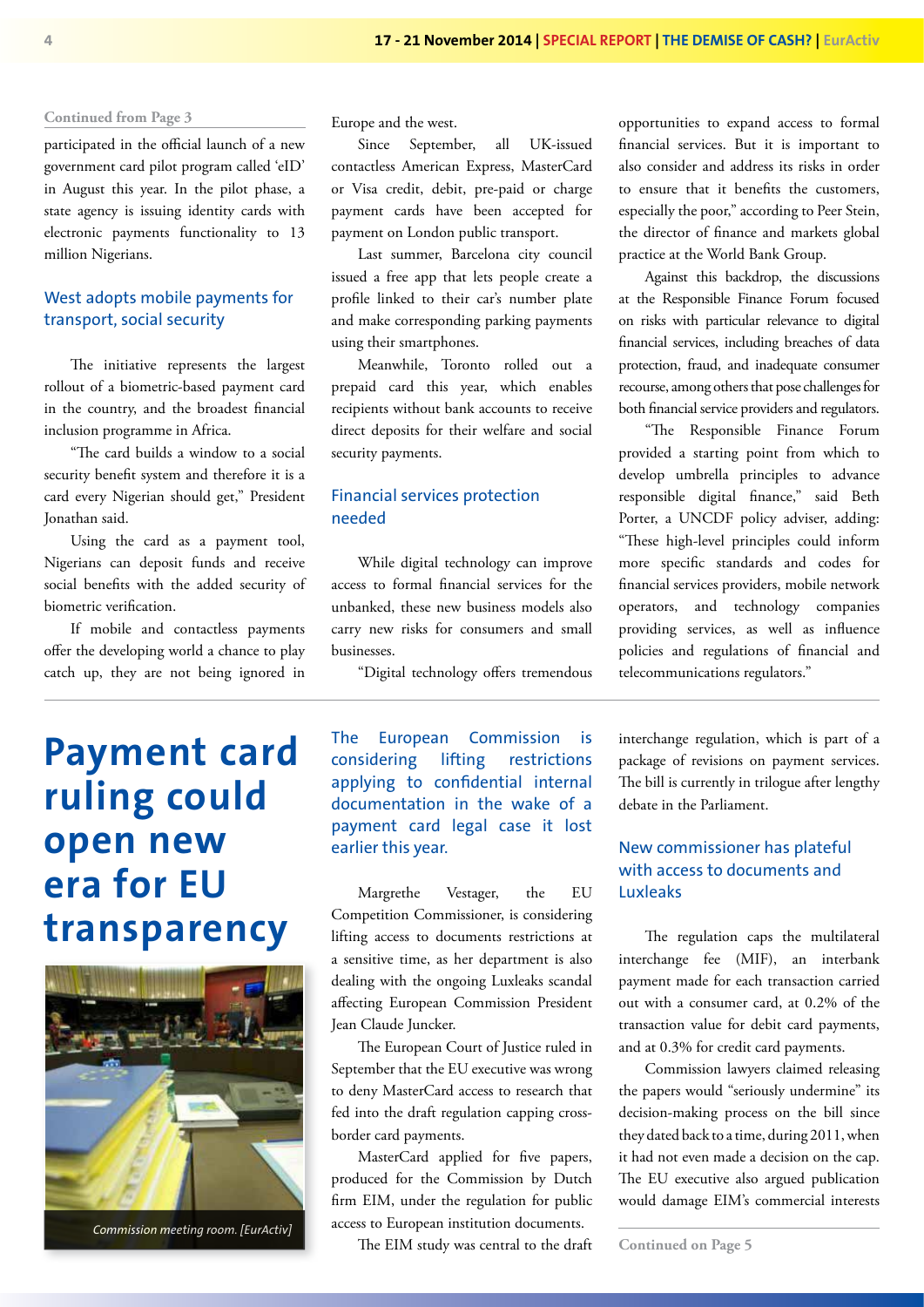by exposing its working methods.

In a comprehensive defeat for the Commission the judges rejected these arguments.

"The institution cannot simply rely on the fact that that it received those documents from a third party or on the absence of a decision and thus decide that in those circumstances its decision-making process has been seriously undermined," the judgment said.

The decision could open the door to businesses, NGOs and journalists demanding impact assessment documents, including those produced by third parties such as consultants, used by the Commission to justify its regulatory decisions.

That could lead to research and methodologies being challenged by industry before officials propose binding rules.

The timing is awkward at a time when competition commissioner is under the spotlight over the Luxleaks scandal, which Vestager's department is also prioritising.

"The EU rules and case law on access to documents would normally oblige the Commission to release access to its documents relating to the Luxleaks dispute after any investigation has been completed. However, it should be possible under the law

for the Commission to justify withholding those documents as long as an investigation is underway," Steven Peers, professor of EU law and human rights law at the University of Essex, told EurActiv.

The Luxleaks documentation is not in the same category as the Mastercard documentation, since it does not relate to an impact assessment. Nevertheless the Commission is itself considering how far its disclosures may impact on competition cases.

"The Commission is in the process of reflecting on possible consequences for its policy with respect to access to documents. Internal consultations are ongoing," according to spokesman Ricardo Cardoso.

Impact assessments are now routinely conducted to predict the likely consequence of EU legislation on citizens and the wider economy, in a detailed cost-benefit analysis.

#### Sacked science advisor warned about impact assessments

But they are controversial. The Commission is currently reviewing its impact assessment guidelines amid accusations that they are too politicised.

Anne Glover, the EU's chief science advisor, has said that EU commissioners may sometimes request that specific "evidence" is presented in impact assessment studies in order to back their political initiatives. She specifically mentioned a fictional example of a Commissioner coming up with "crazy ideas" like banning credit card use.

The ruling could certainly stretch into sensitive areas, including the delicate negotiations surrounding the Transatlantic Trade and Investment Partnership, (TTIP) according to EU law expert Peers.

In theory, an exemption covering international relations would cover the EU-US trade talks, keeping TTIP documents out of the picture.

But it could be argued that an impact assessment relating to possible trade negotiations does not have the same significance as revealing the content of the negotiating mandate, Peers said.

Information revealing the Council negotiating mandate could be edited out, allowing the analysis in the rest of the document to be released, he added.

The landmark negotiations have been dogged by accusations of a lack of transparency, leading to yesterday's (19 November) announcement by the commissioner for trade, Cecilia Malmström, that MEPs and the public will be given more access to TTIP negotiating documents.

# **Scope and level of card caps remain in dispute**

EU lawmakers disagree over the level and scope at which card payments in Europe should be capped as the issue goes into trilogue in advance of its adoption anticipated early next year.

On 24 July 2013, the European Commission proposed a revised Payments Services Directive (PSD2) and submitted a proposal for regulation on interchange fees for card-based payment transactions.

The payments, known as multilateral interchange fees or MIFs, are charges during transactions between the merchant and buyer's banks. Member states can lower the charge ceiling if they wish.

In April, the European Parliament voted on amendments to the legislation, which caps interchange fees at 0.2% of transaction value for debit cards and 0.3% for credit cards.

#### Third and four party schemes both included

Over the summer (7 July) a broad alliance of consumer and business organisations called on the Italian Presidency of the EU and the new European Parliament to make legislation capping payment card fees its "absolute priority."

The European Payment Users Alliance backed MEP's changes to include business cards and third-party card schemes in the scope of the legislation. Members of the alliance include FuelsEurope, UEAPME (European Association of Craft, Small and Medium-sized Enterprises), EuroCommerce, the European Modern Restaurant Association, the European Retail Round Table and BEUC, the European Consumers Organisation.

A three party card scheme, such as American Express, means the issuer of the card to the consumer and the acquirer, who